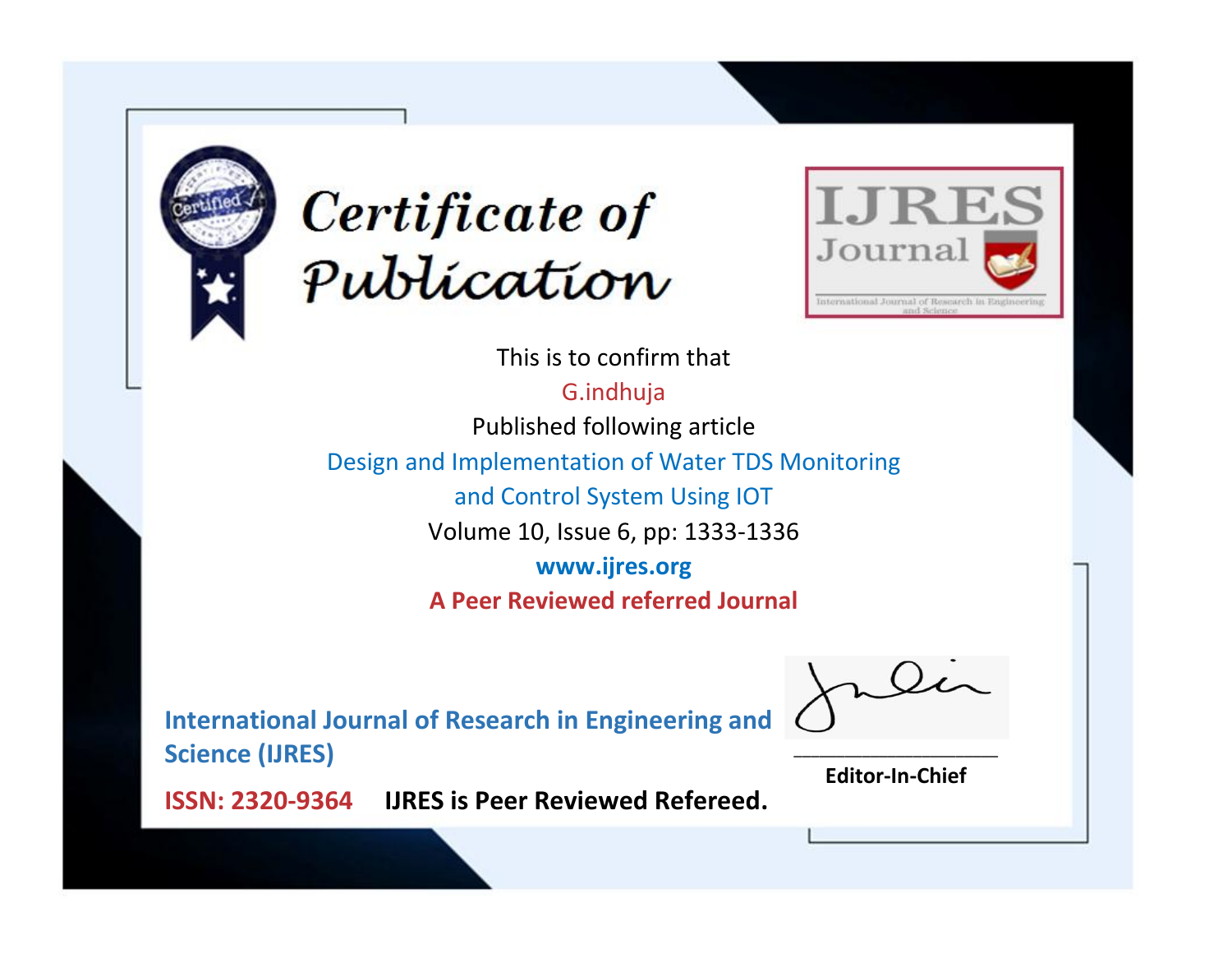



This is to confirm that

V.suganya Published following article Design and Implementation of Water TDS Monitoring

and Control System Using IOT

Volume 10, Issue 6, pp: 1333-1336

**www.ijres.org**

**A Peer Reviewed referred Journal**

**International Journal of Research in Engineering and Science (IJRES)**

\_\_\_\_\_\_\_\_\_\_\_\_\_\_\_\_\_\_\_\_\_\_\_\_ **Editor-In-Chief**

**Journal.**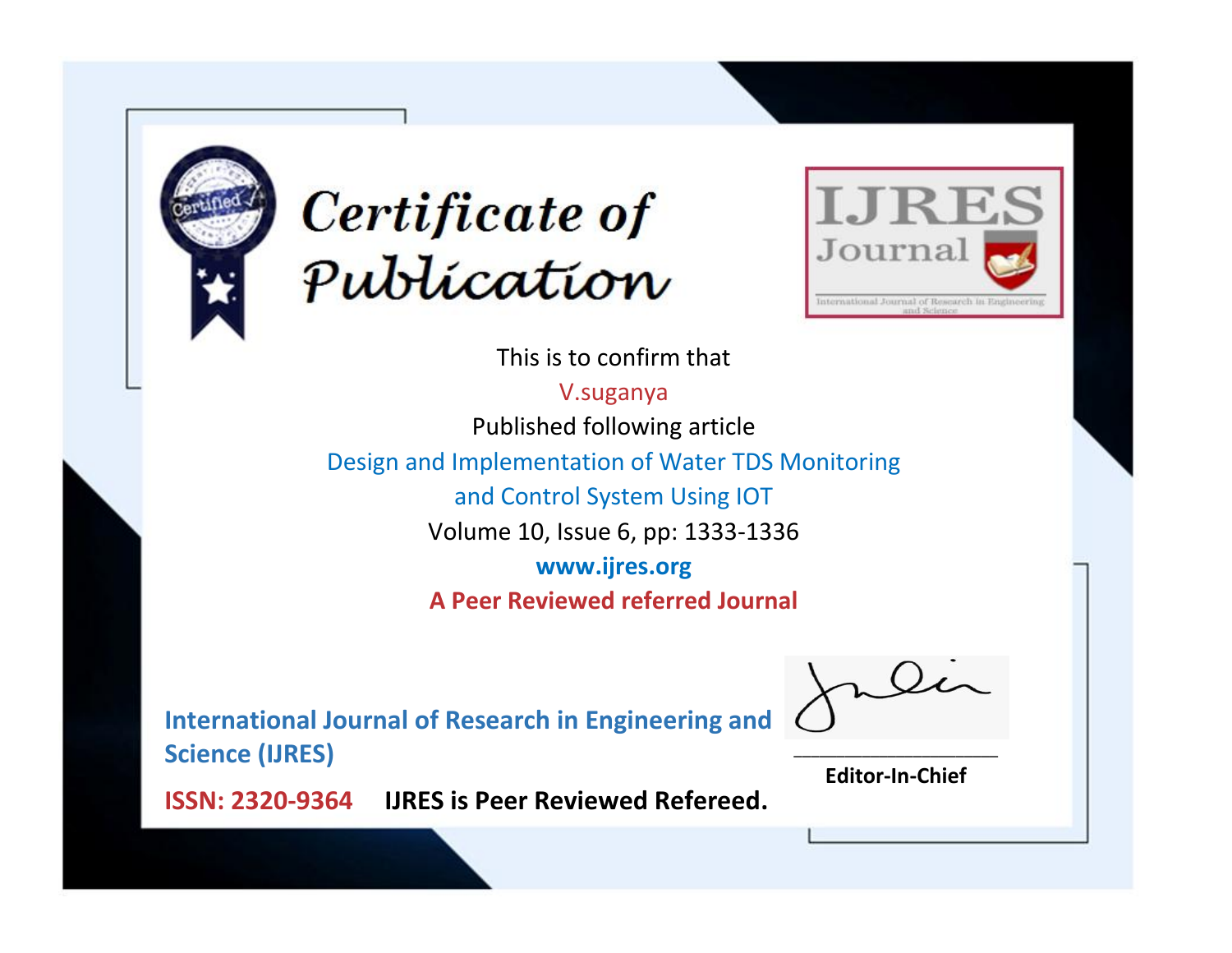



This is to confirm that S.surendiran Published following article Design and Implementation of Water TDS Monitoring and Control System Using IOT Volume 10, Issue 6, pp: 1333-1336 **www.ijres.org A Peer Reviewed referred Journal**

**International Journal of Research in Engineering and Science (IJRES)**

\_\_\_\_\_\_\_\_\_\_\_\_\_\_\_\_\_\_\_\_\_\_\_\_ **Editor-In-Chief**

**Journal.**